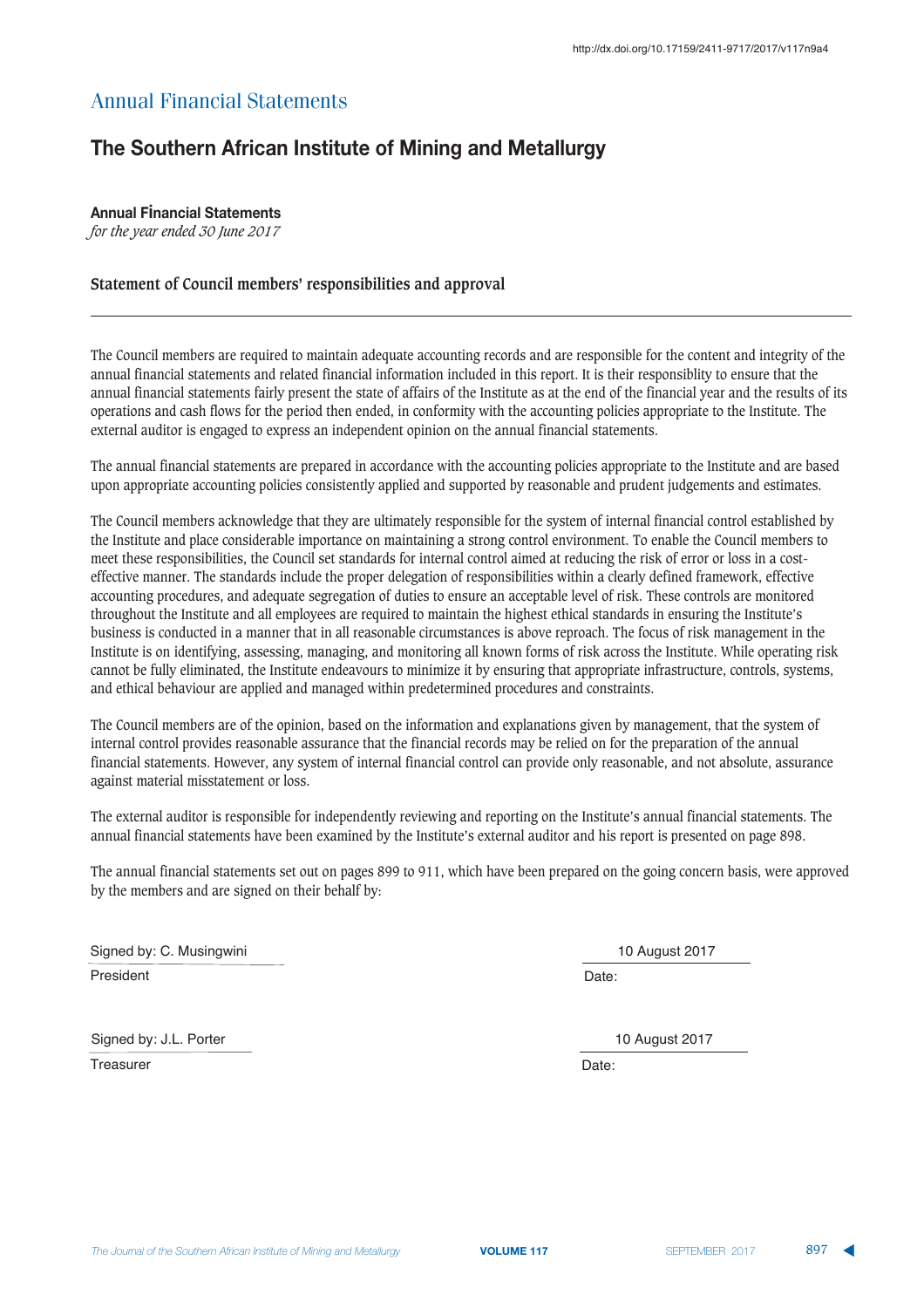## **Report of the independent auditor**

#### **To the members of The Southern African Institute of Mining and Metallurgy**

I have audited the annual financial statements of The Southern African Institute of Mining and Metallurgy, which comprise the statement of financial position as at 30 June 2017, the statement of comprehensive income, statement of changes in reserves, and statement of cash flow for the year then ended, and a summary of significant accounting policies and other explanatory notes, as set out on pages 899 to 909.

#### $**Cauchy**$  **<b>Example 10.5 (2) <b>Example 10.6 (2) <b>Example 10.6 (2) <b>Example 10.6 (2) <b>Example 10.6 (2) <b>Example 10.6 (2) <b>Example 10.6 (2) <b>Example 10.6**

The Institute's Council members are responsible for the preparation and fair presentation of these annual financial statements in accordance with the accounting policies appropriate to the Institute and for such internal control as the Council members determine is necessary to enable the preparation of annual financial statements that are free from material misstatement, whether due to fraud or error.

### **Auditor's responsibility**

My responsibility is to express an opinion on these annual financial statements based on my audit. I conducted my audit in accordance with International Standards on Auditing. These standards require that I comply with ethical requirements and plan and perform the audit to obtain reasonable assurance whether the annual financial statements are free from material misstatement.

An audit involves performing procedures to obtain audit evidence about the amounts and disclosures in the annual financial statements. The procedures selected depend on the auditor's judgement, including the assessment of the risk of material misstatement of the annual financial statements, whether due to fraud or error. In making those risk assessments, the auditor considers internal control relevant to the Institute's preparation and fair presentation of the annual financial statements in order to design audit procedures that are appropriate in the circumstances, but not for the purpose of expressing an opinion on the effectiveness of the Institute's internal control. An audit also includes evaluating the appropriateness of accounting policies used and the reasonableness of accounting estimates made by management, as well as evaluating the overall presentation of the annual financial statements.

I believe that the audit evidence obtained is sufficient and appropriate to provide a basis for my audit opinion.

### **Opinion**

In my opinion, the annual financial statements present fairly, in all material respects, the financial position of The Southern African Institute of Mining and Metallurgy as at 30 June 2017, and its financial performance and its cash flows for the year then ended in accordance with the accounting policies appropriate to the Institute.

#### **Supplementary information**

Without qualifying my opinion, I draw attention to the fact that supplementary information set out on pages 910 to 911 does not form part of the annual financial statements and is presented as additional information. I have not audited this information and accordingly do not express an opinion thereon.

### **AUDITOR: R.H. Kitching**

*Chartered Accountant (S.A.) Registered Accountant and Auditor*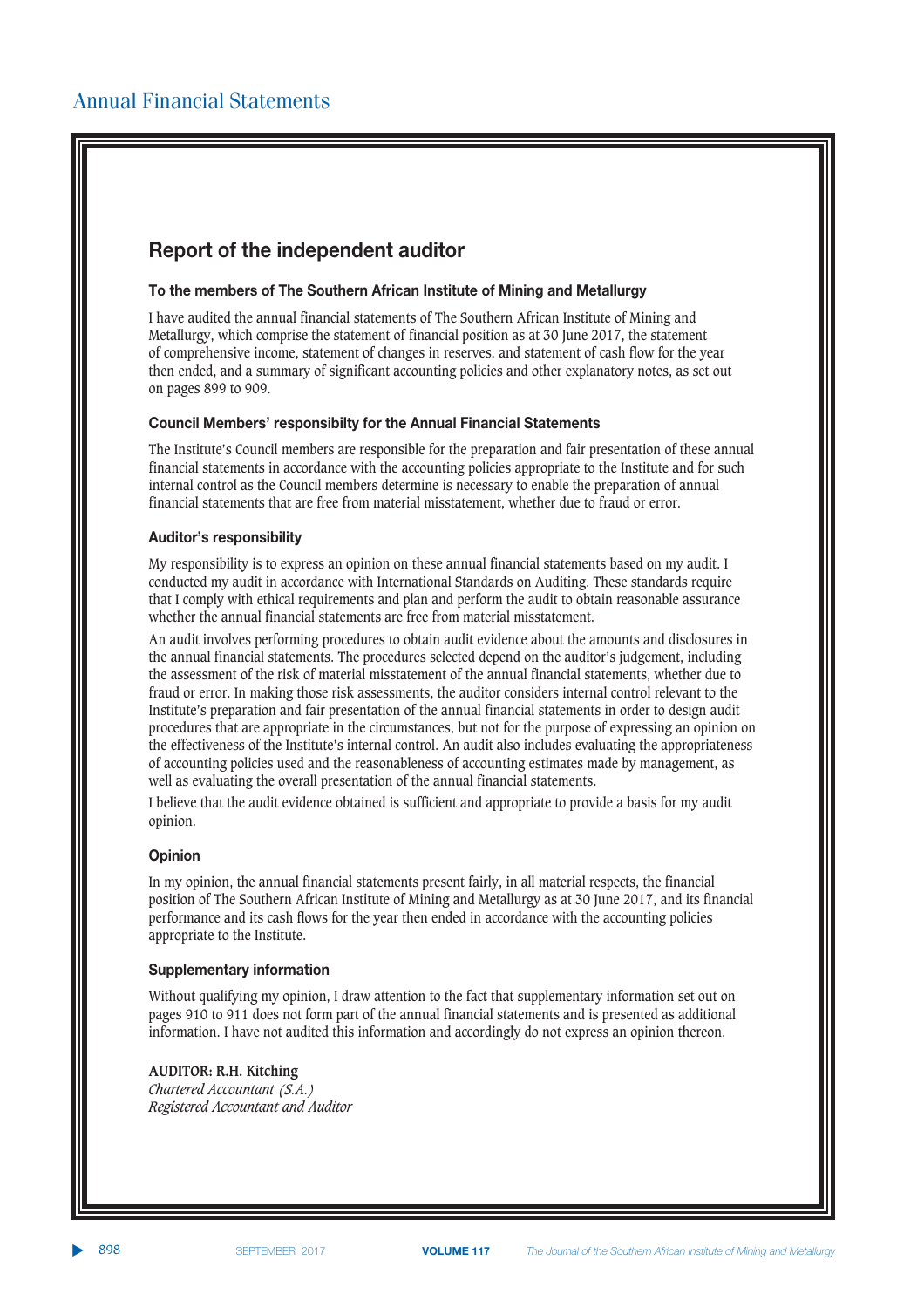# **The Southern African Institute of Mining and Metallurgy**

## **Statement of Financial Position**

|                                       | Note                        | 2017<br>$\mathbb R$ | 2016<br>$\mathbb R$ |
|---------------------------------------|-----------------------------|---------------------|---------------------|
| <b>Assets</b>                         |                             |                     |                     |
| Non-current assets                    |                             |                     |                     |
| Property, plant and equipment         | $\mathcal{Z}_{\mathcal{C}}$ | 193 826             | 262 142             |
| Loan to associate entity              | $\sqrt{3}$                  | 452 918             | 206 468             |
| Other financial assets                | $\overline{4}$              | 27 350 364          | 27 458 066          |
|                                       |                             | 27 997 108          | 27 926 676          |
| <b>Current assets</b>                 |                             |                     |                     |
| Inventories                           | $\mathcal{5}$               | 227 295             | 210 487             |
| Trade and other receivables           | $\boldsymbol{\delta}$       | 1 272 256           | 403 426             |
| Cash and cash equivalents             | $\overline{7}$              | 3 909 689           | 4 270 976           |
|                                       |                             | 5 409 240           | 4884889             |
| <b>Total assets</b>                   |                             | 33 406 348          | 32 811 565          |
| <b>Reserves and Liabilities</b>       |                             |                     |                     |
| <b>Reserves</b>                       |                             |                     |                     |
| Reserves                              | $\mathcal S$                | 5 458 977           | 5 223 902           |
| Retained income                       |                             | 25 976 912          | 26 040 693          |
|                                       |                             | 31 435 889          | 31 264 595          |
| <b>Liabilities</b>                    |                             |                     |                     |
| <b>Current liabilities</b>            |                             |                     |                     |
| Trade and other payables              |                             | 1748344             | 1 230 419           |
| Provisions                            |                             | 222 115             | 316 551             |
|                                       |                             | 1970459             | 1546970             |
| <b>Total Reserves and Liabilities</b> |                             | 33 406 348          | 32 811 565          |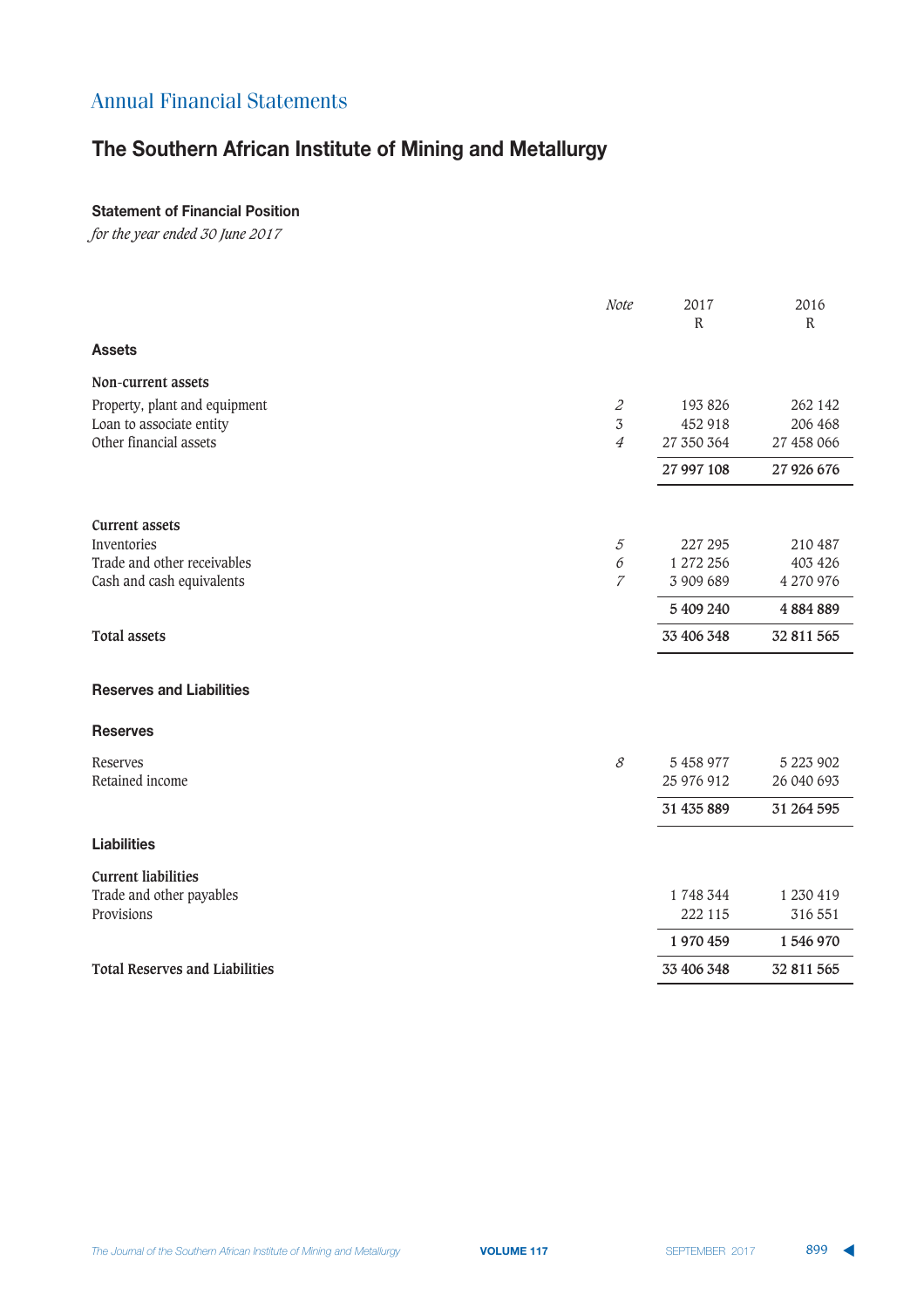# **The Southern African Institute of Mining and Metallurgy**

### **Statement of Comprehensive Income**

|                        | <b>Note</b> | 2017<br>R     | 2016<br>R  |
|------------------------|-------------|---------------|------------|
| Revenue                |             | 16 497 764    | 17857498   |
| Cost of sales          |             | (13086419)    | (18134198) |
| Gross profit           |             | 3 4 1 1 3 4 5 | (276 700)  |
| Other income           |             | 1508921       | 961 273    |
| Operating expenses     |             | (6025513)     | (7872166)  |
| Operating surplus      | 9           | (1105247)     | (7187593)  |
| Investment revenue     |             | 899 844       | 1098584    |
| Royalties OneMine      |             | 55 608        | 80 418     |
| Fair value adjustments |             | 86 014        | (25631)    |
| Deficit for the year   |             | (63781)       | (6034222)  |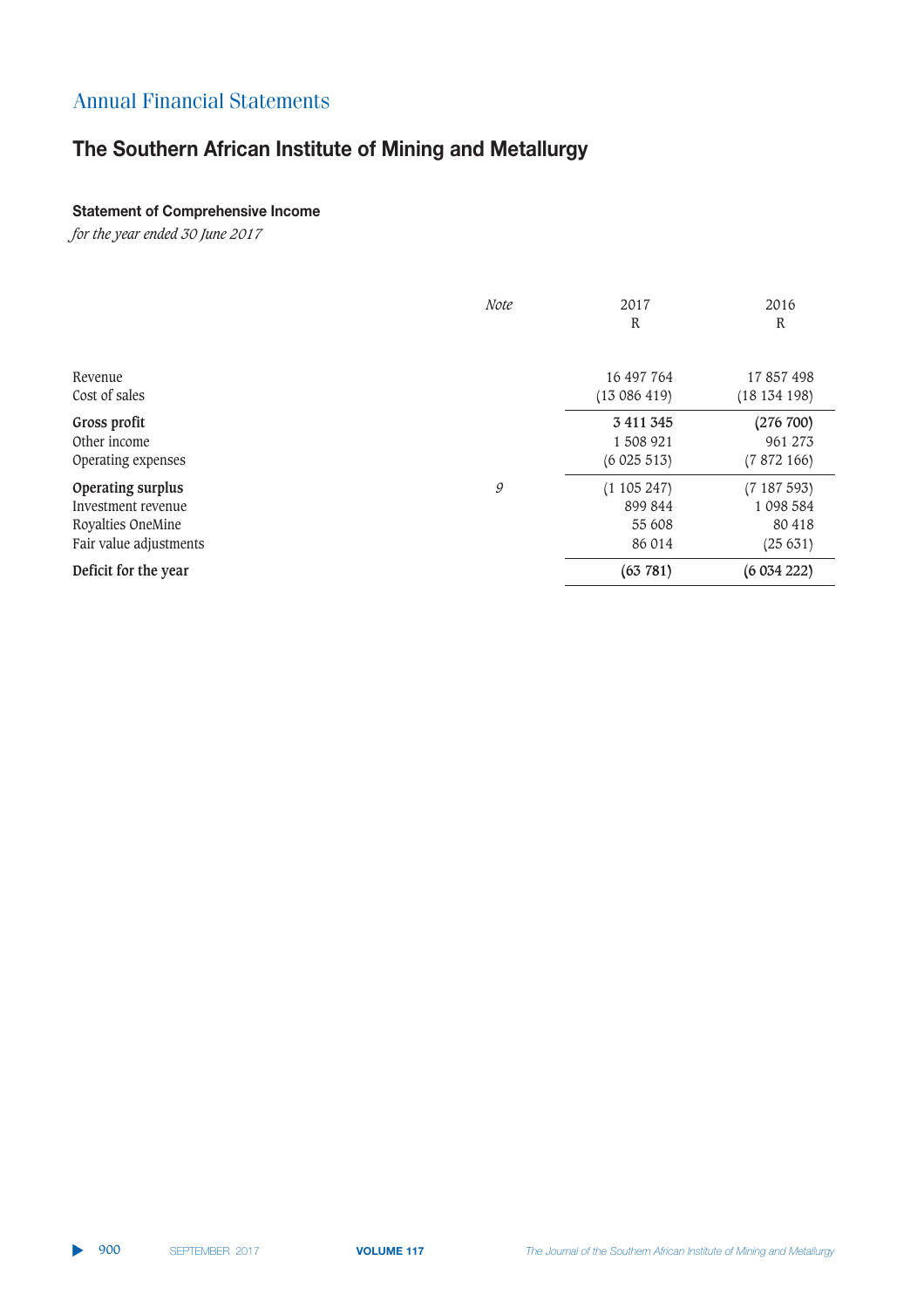# **The Southern African Institute of Mining and Metallurgy**

### **Statement of Changes in Reserves**

|                                               |              | Funds     | Retained<br>incomes<br>$\mathbb{R}$ | Total<br>reserves<br>R |
|-----------------------------------------------|--------------|-----------|-------------------------------------|------------------------|
| Balance at 1 July 2015<br>Changes in reserves |              | 4 998 949 | 32 074 915                          | 37 073 864             |
| Surplus for the year                          |              |           | (6034222)                           | (6034222)              |
| Transfer of interest                          |              | 224 953   |                                     | 224 953                |
| Total changes                                 |              | 224 953   | (6034222)                           | (5809269)              |
| Balance at 1 July 2016<br>Changes in reserves |              | 5 223 902 | 26 040 693                          | 31 264 595             |
| Surplus for the year                          |              |           | (63781)                             | (63781)                |
| Transfer of interest                          |              | 235 075   |                                     | 235 075                |
| Total changes                                 |              | 235 075   |                                     | 171 294                |
| Balance at 30 June 2017                       |              | 5 458 977 | 25 976 912                          | 31 435 889             |
| Note(s)                                       | $\mathcal S$ |           |                                     |                        |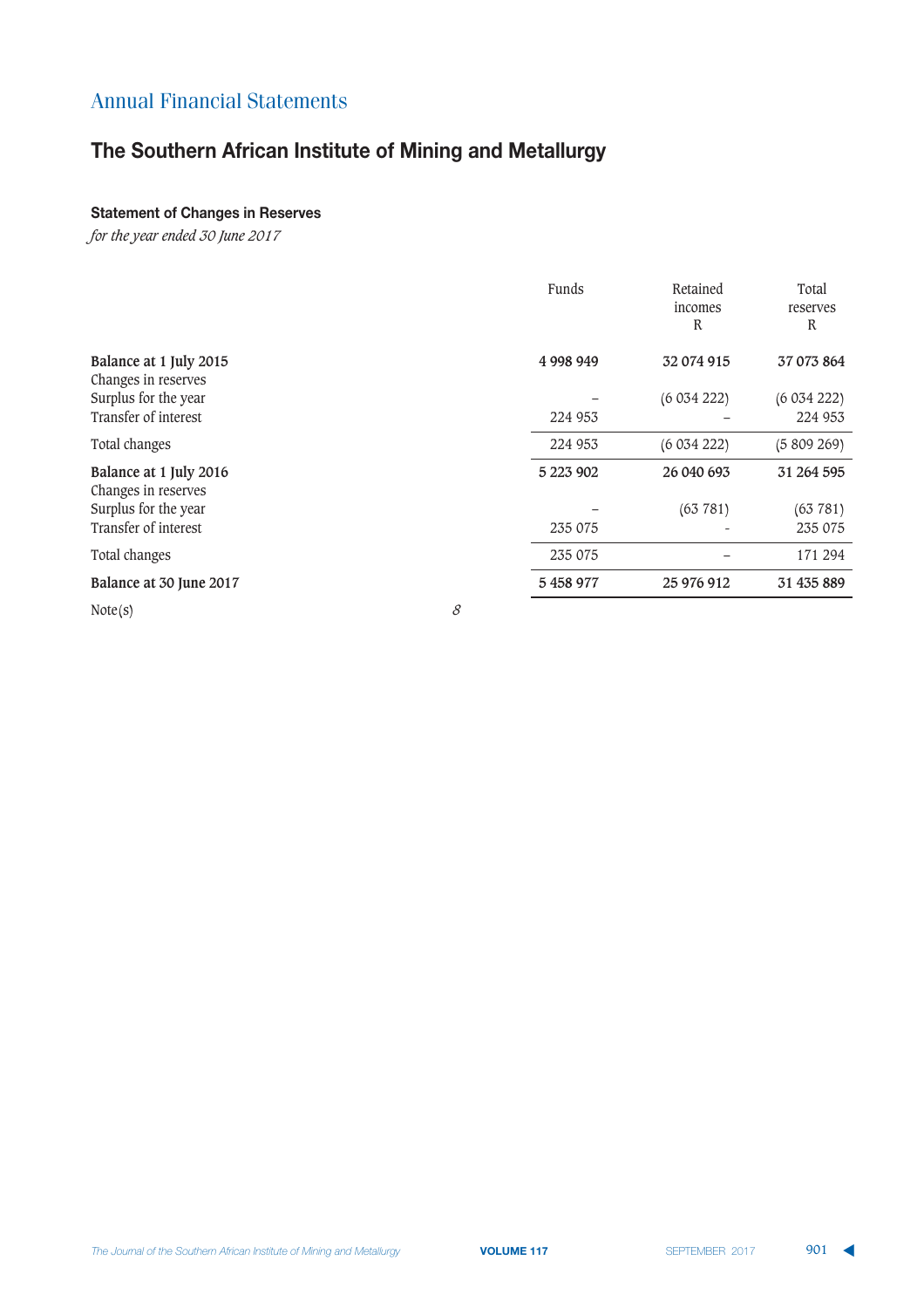# **The Southern African Institute of Mining and Metallurgy**

## **Statement of Cash Flows**

|                                               | Note                        |           |           |
|-----------------------------------------------|-----------------------------|-----------|-----------|
|                                               |                             | 2017      | 2016      |
|                                               |                             | R         | R         |
| Cash flows from operating activities          |                             |           |           |
| Cash generated from (used in) operations      | 11                          | (2556906) | (5103083) |
| Interest income                               |                             | 282 688   | 208 003   |
| Dividends received                            |                             | 617 156   | 890 581   |
| Net cash from operating activites             |                             | (1657062) | (4004499) |
| Cash flows from investing activities          |                             |           |           |
| Purchase of property, plant and equipment     | $\mathcal{Z}_{\mathcal{C}}$ |           | (131 032) |
| Loans received/(advanced) to associate entity |                             | (246 450) | (421 677) |
| Net sale of investments                       |                             | 1 307 149 | 4 904 106 |
| Net cash from investing activities            |                             | 1 060 699 | 4 351 397 |
| Cash flows from financing activities          |                             |           |           |
| Interest allocated to fund investments        |                             | 235 076   | 224 953   |
| Total cash movement for the year              |                             | (361 287) | 571851    |
| Cash at the beginning of the year             |                             | 4 270 976 | 3 699 125 |
| Total cash at end of the year                 | $\overline{7}$              | 3 909 689 | 4 270 976 |
|                                               |                             |           |           |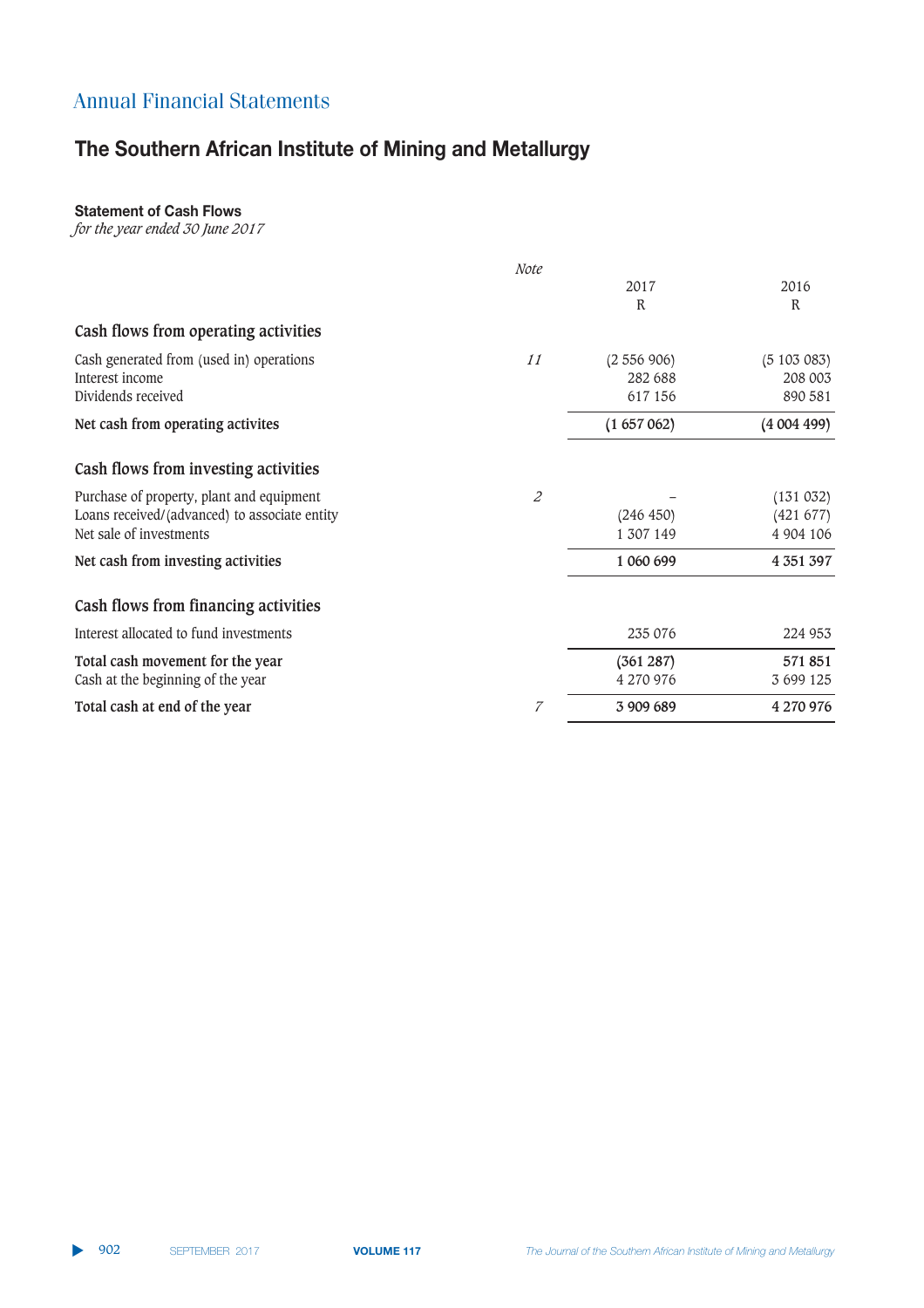## **The Southern African Institute of Mining and Metallurgy**

## **Notes to the annual financial statements**

*for the year ended 30 June 2017*

### **Accounting policies**

#### **1. Presentation of annual financial statements**

The annual financial statements have been prepared in accordance with accounting policies appropriate to the Institute. The annual financial statements have been prepared on the historical cost basis, except for the measurement of certain financial instruments at fair value, and incorporate the principal accounting policies set out below. They are presented in South African rands.

These accounting policies are consistent with the previous year.

#### **1.1 Significant judgements and sources of estimation uncertainty**

In preparing the annual financal statements, management is required to make estimates and assumptions that affect the amounts represented in the annual financial statements and related disclosures. Use of available information and the application of judgement is inherent in the formation of estimates. Actual results in the future could differ from these estimates which may be material to the annual financial statements. Significant judgements include:

#### **Provisions**

Provisions were raised and management determined an estimate based on the information available.

#### **Inventories**

The inventories of publications are held and sold by the Institute for its own account and on behalf of its publishing partners who have underwritten some of the publications. The inventories are reflected in the financial statements at nominal value. The inventories of authors' gifts and stock held from conferences are carried at cost. Provision is made for impairment.

#### **1.2 Property, plant and equipment**

The cost of an item of property, plant, and equipment is recognized as an asset when:

- It is probable that future economic benefits associated with the item will flow to the Institute; and
- The cost of the item can be measured reliably.

Maintenance and repairs which neither materially add to the value of assets nor appreciably prolong their useful lives are charged against income.

Property, plant, and equipment are carried at cost less accumulated depreciation and any impairment losses.

Depreciation is provided using the straight-line method to write off the depreciable amount of items, other than land, over their estimated useful lives, using a method that reflects the pattern in which the assets' future economic benefits are expected to be consumed by the Institute. Depreciation is provided on leasehold improvements over the remaining period of the lease.

| Item                   | Average useful life |
|------------------------|---------------------|
| Furniture and fixtures | 6 years             |
| Office equipment       | 5 years             |
| IT equipment           | 3 years             |

Gains and losses on disposals are determined by comparing the proceeds with the carrying amount and are recognized in surplus or deficit in the period.

The depreciation charge for each period is recognized in surplus or deficit. Medals, plaques, dies and banners are recorded at nominal values.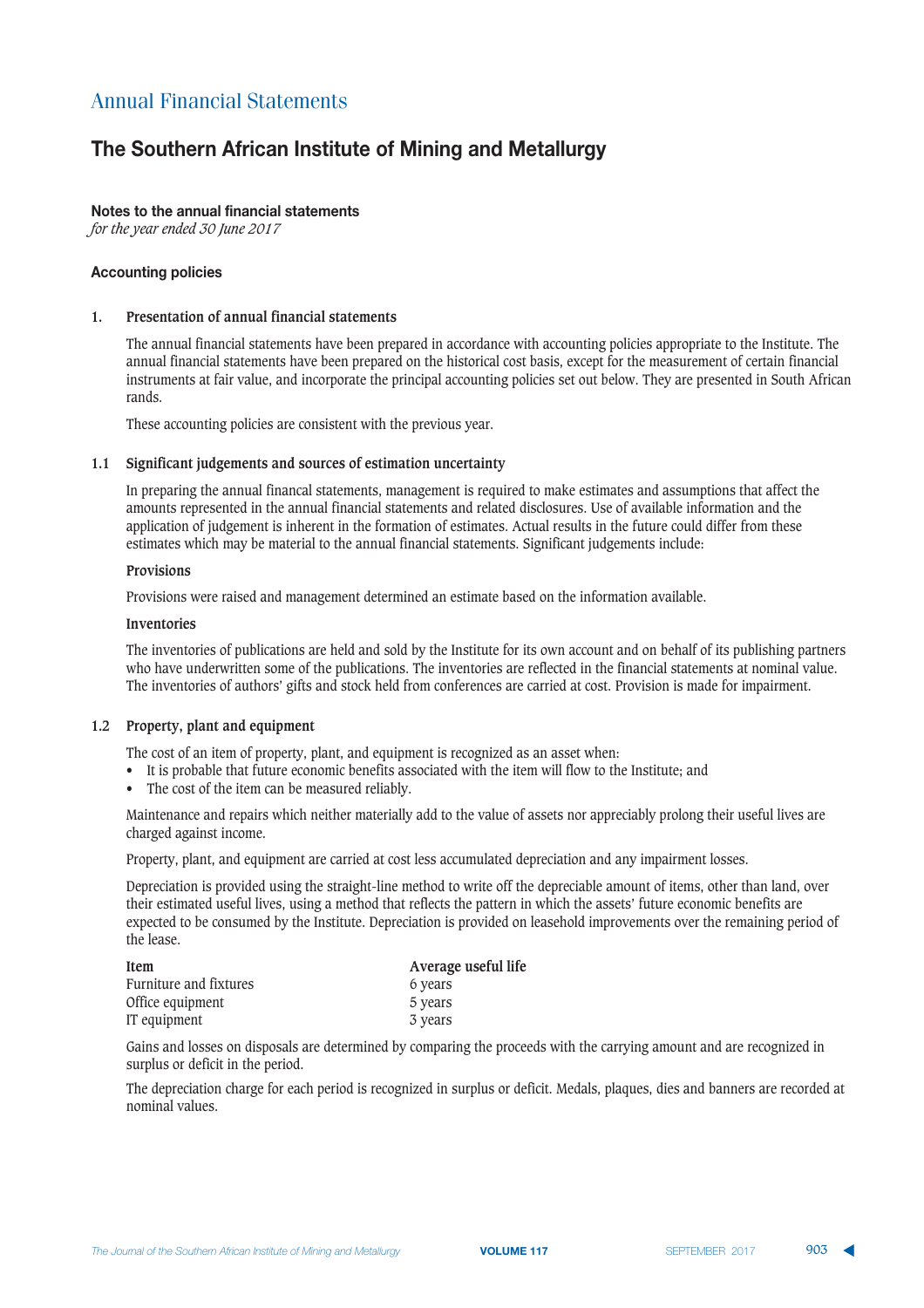## **The Southern African Institute of Mining and Metallurgy**

## **Notes to the annual financial statements**

*for the year ended 30 June 2017*

### **Accounting policies**

#### **1.3 Impairment of assets**

The Institute assesses at each reporting period date whether there is any indication that an asset may be impaired. If any such indication exists, the Institute estimates the recoverable amount of the asset.

If the recoverable amount of an asset is less than its carrying amount, the carrying amount of the asset is reduced to its recoverable amount. That reduction is an impairment loss.

An impairment loss of assets carried at cost less any accumulated depreciation or amortization is recognized immediately in surplus or deficit. Any impairment loss of a revalued asset is treated as a revaluation decrease.

### **1.4 Financial instruments**

### **Initial recognition**

The Institute classifies financial instruments, or their component parts, on initial recognition as a financial asset, a financial liability, or an equity instrument in accordance with the substance of the contractual arrangement.

Financial assets and financial liabilities are recognized on the Institute's balance sheet when the Institute becomes party to the contractual provisions of the instrument.

Financial assets and liabilities are recognized initially at cost; any transaction costs that are directly attributable to the acquisition or issue of the financial instrument are added to the cost.

#### **Subsequent measurement**

After initial measurement, financial assets are measured as follows:

• Loans and receivables and held-to-maturity investments are measured at amortized cost less any impairment losses recognized to reflect irrecoverable amounts.

Afters initial recognition, financial instruments at fair value through surplus or deficit are subsequently measured at fair value, with gains and losses arising from changes in fair value being included in surplus or deficit for the period.

After initial recognition, financial liabilities are measured as follows:

- Financial liabilities at fair value through surplus or deficit, including derivatives that are liabilities, are measured at fair value.
- Other financial liabilities are measured at amortized cost using the effective interest method.

#### **Gains and losses**

A gain or loss arising from a change in a financial asset or financial liability is recognized as follows:

- Where financial assets and financial liabilities are carried at amortized cost, a gain or loss is recognized in surplus or deficit through the amortization process and when the financial asset or financial liability is derecognized or impaired.
- A gain or loss on a financial asset or financial liability classified as fair value through surplus or deficit is recognized in surplus or deficit.

#### **1.5 Inventories**

Inventories are measured at the lower of cost and net realizable value.

The cost of inventories comprises all costs of purchase, costs of conversion, and other costs incurred in bringing the inventories to their present location and condition.

Net realizable value is the estimated selling price in the ordinary course of business less the estimated costs of completion and the estimated costs necessary to make the sale.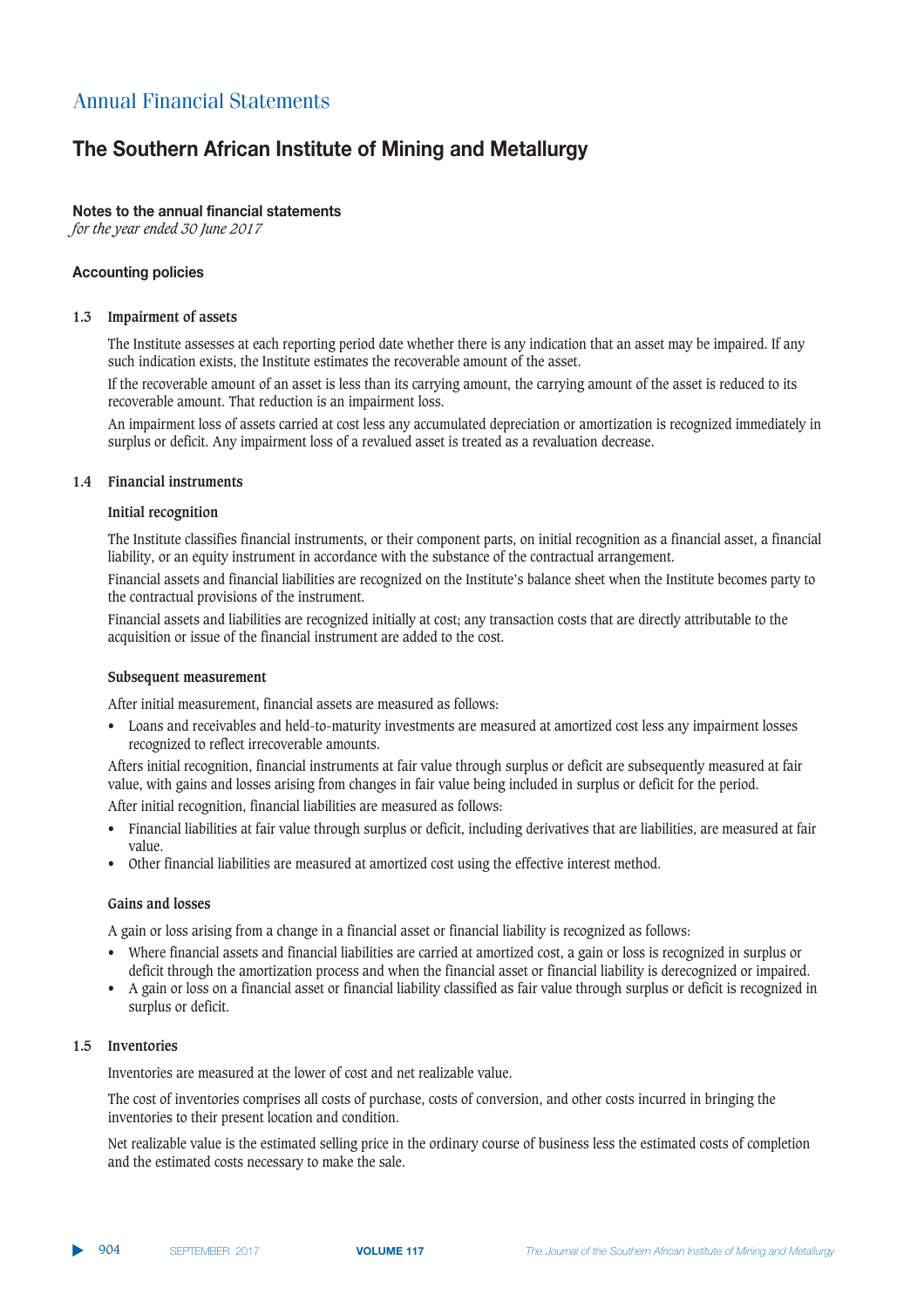## **The Southern African Institute of Mining and Metallurgy**

### **<u>Notes to the annual financial statements</u>**

*for the year ended 30 June 2017*

#### **Accounting policies**

#### **1.6 Provisions and contingencies**

Provisions are recognized when:

- The Institute has an obligation at the reporting period date as a result of a past event;
- It is probable that the Institute will be required to transfer economic benefits in settlement; and
- The amount of the obligation can be estimated reliably.

Provisions are not recognized for future operating losses. Provisions are measured at the present value of the amount expected to be required to settle the obligation. The increase in the provision due to the passage of time is recognized as interest expense.

#### **1.7 Revenue**

Revenue is recognized to the extent that it is probable that the economic benefits will flow to the Institute and the revenue can be reliably measured.

Interest is recognized, in profit or loss, using the effective interest rate method.

Donations are recognized as and when received.

Dividends are recognized, in profit or loss, when the Institute's right to receive payment is established.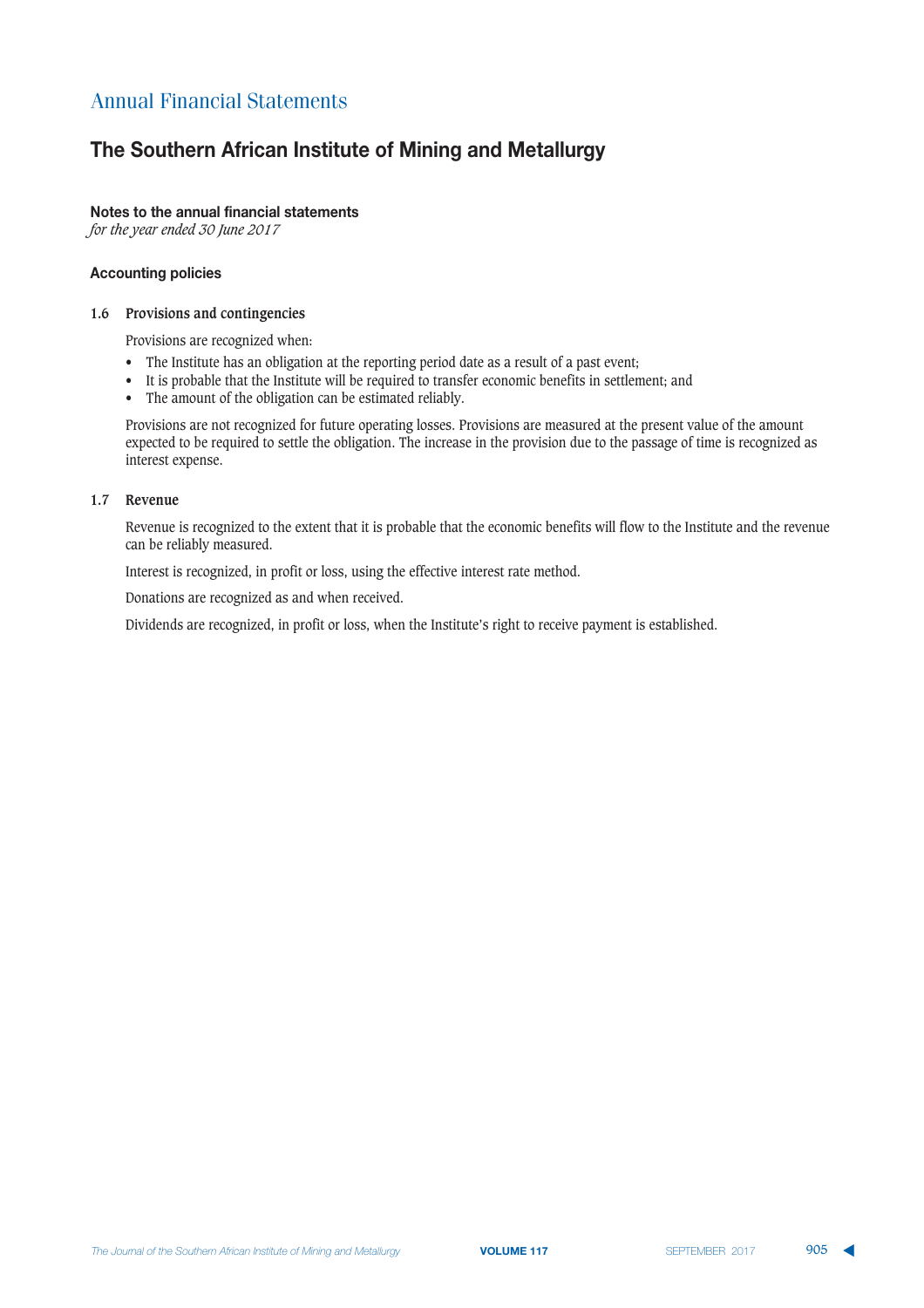# **The Southern African Institute of Mining and Metallurgy**

## **Notes to the annual financial statements**

*for the year ended 30 June 2017 (Continued)*

### **2. Property, plant and equipment**

|                                                                                                         |                    | 2017                        |                    |                    | 2016                        |                   |  |
|---------------------------------------------------------------------------------------------------------|--------------------|-----------------------------|--------------------|--------------------|-----------------------------|-------------------|--|
|                                                                                                         | Cost/<br>Valuation | Accumulated<br>depreciation | Carrying<br>value  | Cost/<br>Valuation | Accumulated<br>depreciation | Carrying<br>value |  |
| Furniture and fixtures                                                                                  | 395 554            | (366 165)                   | 29 389             | 395 554            | (359152)                    | 36 402            |  |
| Office equiment                                                                                         | 28 2 26            | (13034)                     | 15 192             | 28 2 2 6           | (9579)                      | 18 647            |  |
| IT equipment                                                                                            | 1 3 1 2 4 8 1      | (1163236)                   | 149 245            | 1312481            | (1105388)                   | 207 093           |  |
| Total                                                                                                   | 1736261            | (1542435)                   | 193 826            | 1736 261           | (1474119)                   | 262 142           |  |
| Reconciliation of property, plant and equipment - 2017                                                  |                    |                             |                    | Opening<br>balance | Depreciation                | Total             |  |
| Furniture and fixtures                                                                                  |                    |                             |                    | 36 402             | (7013)                      | 29 389            |  |
| Office equipment                                                                                        |                    |                             |                    | 18 647             | (3455)                      | 15 192            |  |
| IT equipment                                                                                            |                    |                             |                    | 207 093            | (57848)                     | 149 245           |  |
|                                                                                                         |                    |                             |                    | 262 142            | (68316)                     | 193 826           |  |
| Reconciliation of property, plant and equipment - 2016                                                  |                    |                             | Opening<br>balance | <b>Additions</b>   | Depreciation                | Total             |  |
| Furniture and fixtures                                                                                  |                    |                             | 43 861             |                    | (7459)                      | 36 402            |  |
| Office equipment                                                                                        |                    |                             | 22 376             |                    | (3729)                      | 18 647            |  |
| IT equipment                                                                                            |                    |                             | 122 977            | 131 032            | (46916)                     | 207 093           |  |
|                                                                                                         |                    |                             | 189 214            | 131 032            | (58104)                     | 262 142           |  |
| Loan to associate entity                                                                                |                    |                             |                    |                    |                             |                   |  |
| <b>Associate Entity</b>                                                                                 |                    |                             |                    |                    |                             |                   |  |
| The SAIMM Scholarship Fund<br>The loan is unsecured, interest free with no<br>fixed terms of repayment. |                    |                             |                    |                    | 452 918                     | 206 468           |  |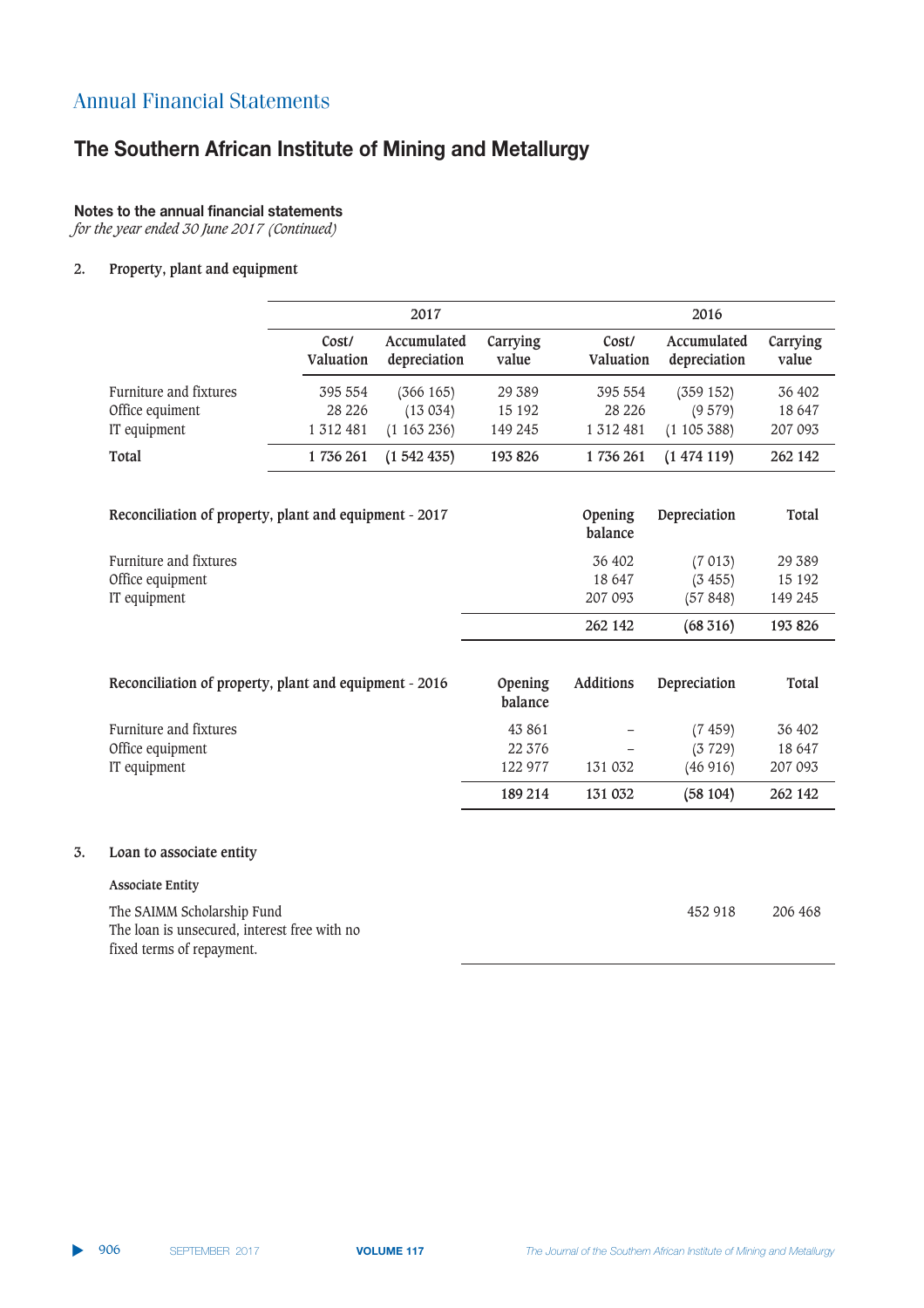# **The Southern African Institute of Mining and Metallurgy**

### **Notes to the annual financial statements**

*for the year ended 30 June 2017 (Continued)*

|    |                                       | 2017<br>$\mathbb{R}$ | 2016<br>$\mathbb{R}$ |
|----|---------------------------------------|----------------------|----------------------|
| 4. | Other financial assets                |                      |                      |
|    | At fair value<br>Listed shares        | 25 132 249           | 25 231 463           |
|    | <b>Bonds</b>                          | 2 2 1 8 1 1 5        | 2 2 2 6 6 0 3        |
|    |                                       | 27 350 364           | 27 458 066           |
|    | Non-current assets                    |                      |                      |
|    | At fair value                         | 27 350 364           | 27 458 066           |
|    |                                       |                      |                      |
| 5. | Inventories                           |                      |                      |
|    | Finished goods                        | 227 295              | 210 487              |
| 6. | Trade and other receiveables          |                      |                      |
|    | Trade receiveables                    | 1 261 480            | 222 044              |
|    | <b>VAT</b>                            |                      | 160 325              |
|    | Franking machine                      | 10776                | 21 057               |
|    |                                       | 1 272 256            | 403 426              |
| 7. | Cash and cash equivalents             |                      |                      |
|    | Cash and cash equivalents consist of: |                      |                      |
|    | Cash on hand                          | 45 5 24              | 31 138               |
|    | <b>Bank balances</b>                  | 906 119              | 786 103              |
|    | Short-term deposits                   | 2 955 205            | 4 193 606            |
|    | Investment settlement account         | 2841                 | (739871)             |
|    |                                       | 3 909 689            | 4 270 976            |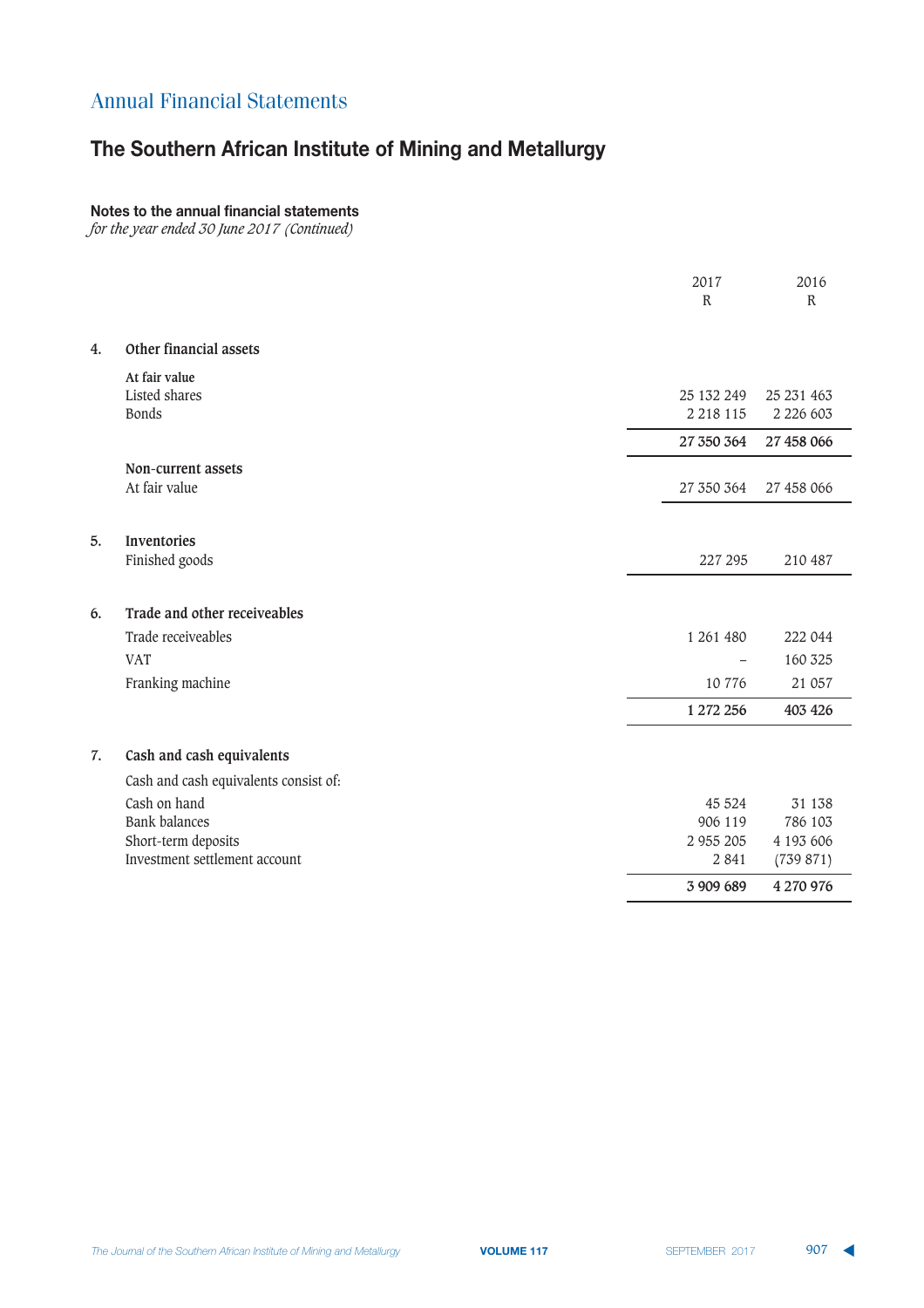# **The Southern African Institute of Mining and Metallurgy**

## **Notes to the annual financial statements**

*for the year ended 30 June 2017 (continued)*

|    |                                                    | 2017          | 2016          |
|----|----------------------------------------------------|---------------|---------------|
|    |                                                    | R             | R.            |
| 8. | <b>Funds</b>                                       |               |               |
|    | Balance at beginning of year                       | 5 223 902     | 4 9 9 8 9 4 9 |
|    | Interest received                                  | 235 075       | 224 953       |
|    | Balance at end of year                             | 5 458 977     | 5 223 902     |
|    | Comprising:                                        |               |               |
|    | Prof. R.E. Robinson Fund (Book Publications Fund)  |               |               |
|    | Balance at beginning of year                       | 845 145       | 808 751       |
|    | Interest received                                  | 38 032        | 36 394        |
|    |                                                    | 883 177       | 845 145       |
|    | Brigadier Stokes Memorial Fund                     |               |               |
|    | Balance at beginning of year                       | 7702          | 7371          |
|    | Interest received                                  | 346           | 331           |
|    |                                                    | 8 0 4 8       | 7702          |
|    | P.W.J. van Rensburg Memorial Fund (Education Fund) |               |               |
|    | Balance at beginning of year                       | 1 282 210     | 1 226 995     |
|    | Interest received                                  | 57 699        | 55 215        |
|    |                                                    | 1 339 909     | 1 282 210     |
|    | MacArthur Forrest Memorial Fund (Awards Fund)      |               |               |
|    | Balance at beginning of year                       | 539 688       | 516448        |
|    | Interest received                                  | 24 28 6       | 23 240        |
|    |                                                    | 563 974       | 539 688       |
|    |                                                    |               |               |
|    | <b>INFACON X Research Fund</b>                     |               |               |
|    | Balance at beginning of year                       | 2 3 1 7 7 9 3 | 2 2 1 7 9 8 3 |
|    | Interest received                                  | 104 301       | 99 810        |
|    |                                                    | 2 422 094     | 2 3 1 7 7 9 3 |
|    | <b>SANCOT Fund</b>                                 |               |               |
|    | Balance at beginning of year                       | 147 076       | 140 743       |
|    | Interest received                                  | 6 6 1 8       | 6 3 3 3       |
|    |                                                    | 153 694       | 147076        |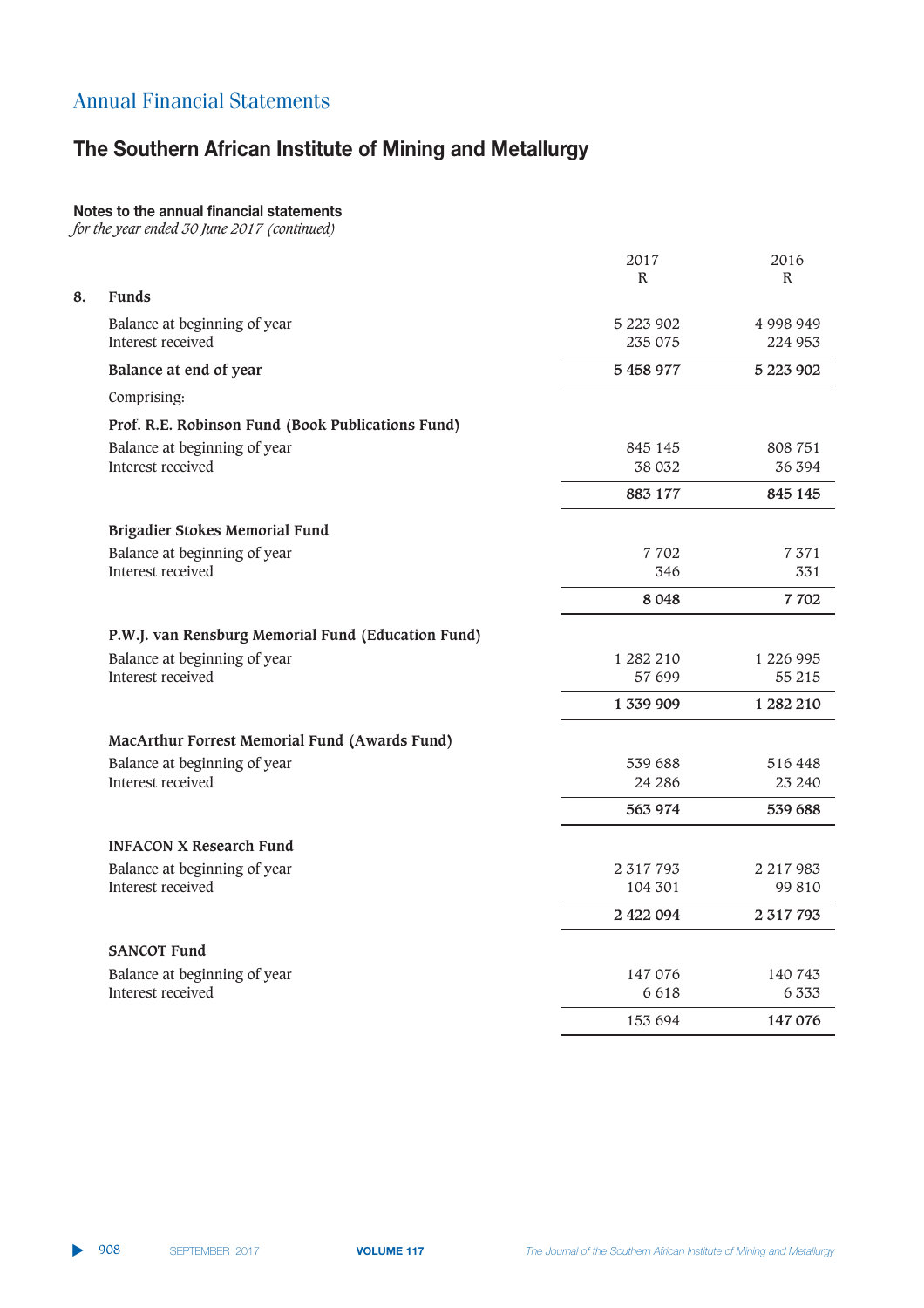# **The Southern African Institute of Mining and Metallurgy**

### **Notes to the annual financial statements**

*for the year ended 30 June 2017 (continued)*

|     |                                                                                                      | 2017        | 2016      |
|-----|------------------------------------------------------------------------------------------------------|-------------|-----------|
|     |                                                                                                      | R           | R         |
| 8.  | Funds (continued)                                                                                    |             |           |
|     | The Dave Ortlepp Fund                                                                                |             |           |
|     | Balance at beginning of year                                                                         | 84 288      | 80 658    |
|     | Interest received                                                                                    | 3793        | 3 6 3 0   |
|     | Balance at end of year                                                                               | 88 081      | 84 288    |
|     |                                                                                                      |             |           |
|     |                                                                                                      | 5 458 977   | 5 223 902 |
| 9.  | Operating surplus                                                                                    |             |           |
|     |                                                                                                      |             |           |
|     | Operating surplus for the year is stated after accounting for the following:                         |             |           |
|     | Operating lease charges                                                                              |             |           |
|     | Premises                                                                                             |             |           |
|     | - Contractual amounts                                                                                | 207 661     | 214 839   |
|     | Profit (loss) on sale of other financial assets                                                      | (1 110 034) | (204 304) |
|     | Profit on exchange difference                                                                        | 13 979      | (870)     |
|     | Royalties OneMine                                                                                    | (55608)     | (80418)   |
|     | Profit on revaluation of non-current assets held for sale                                            | (86014)     | 25 631    |
|     | Depreciation on property, plant and equipment                                                        | 68 315      | 58 104    |
|     | Employee costs                                                                                       | 3 540 582   | 4 734 371 |
| 10. | <b>Taxation</b>                                                                                      |             |           |
|     | No provision has been made for 2017 tax as the Institute is exempt from taxation in terms of Section |             |           |
|     | $10(1)(CB)(i)(ff)$ of the Income Tax Act.                                                            |             |           |
| 11. | Cash generated from (used in) operations                                                             |             |           |
|     |                                                                                                      |             |           |
|     | Surplus before taxation<br>Adjustments for:                                                          | (63781)     | (6034222) |
|     | Depreciation and amortization                                                                        | 68 315      | 58 104    |
|     | (Profit) loss on sale of assets                                                                      | (1113422)   | (232 513) |
|     | Fair value adjustments                                                                               | (86014)     | 25 631    |
|     | Dividends received                                                                                   | (617156)    | (890581)  |
|     | Interest received                                                                                    | (282 688)   | (208003)  |
|     | Movements in provisions                                                                              | (94 436)    | 73 449    |
|     | Changes in working capital:                                                                          |             |           |
|     | Inventories                                                                                          | (16808)     |           |
|     | Trade and other receivables                                                                          | (868 830)   | 1 128 965 |
|     | Trade and other payables                                                                             | 517925      | 1 027 449 |
|     | Deferred income                                                                                      |             | (51 362)  |
|     |                                                                                                      | (2556906)   | (5103083) |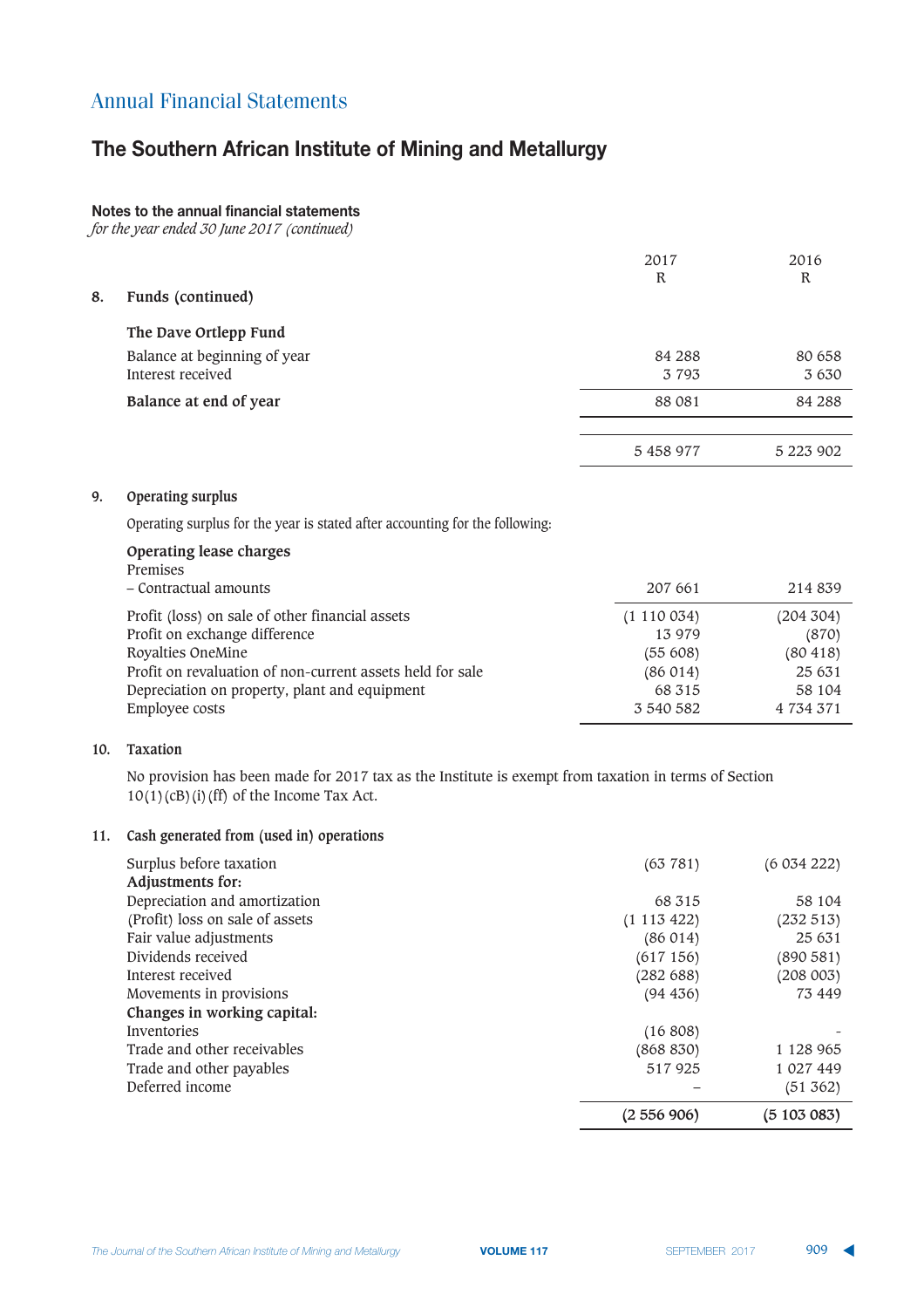# **The Southern African Institute of Mining and Metallurgy**

### **Notes to the annual financial statements**

*for the year ended 30 June 2017 (continued)*

### $\blacksquare$  **Detailed income statement**

|                                                             |   | 2017         | 2016         |
|-------------------------------------------------------------|---|--------------|--------------|
|                                                             |   | $\mathbb{R}$ | $\mathbb{R}$ |
| Revenue                                                     |   |              |              |
| Revenue                                                     |   | 16 497 764   | 17857498     |
| Cost of sales                                               |   | (13086419)   | (18134198)   |
| Gross profit                                                |   | 3 411 345    | (276 700)    |
| Other income                                                |   |              |              |
| Administration fees recovered                               |   | 324 768      | 509 868      |
| Dividend revenue                                            |   | 617156       | 890 581      |
| Fair value adjustments                                      |   | 86 014       |              |
| Gains on disposal of assets                                 |   | 1 110 034    | 204 304      |
| Interest received                                           |   | 282 688      | 208 003      |
| Profit on exchange differences                              |   |              | 870          |
| Miscellaneous sales                                         |   | 21 1 24      | 58 290       |
| Refunds received                                            |   | 441          | 177853       |
| Royalties OneMine                                           |   | 55 608       | 80 418       |
| Royalties publications                                      |   | 8 1 4 4      | 9568         |
| SAMREC/SAMVAL                                               |   | 44 410       | 520          |
|                                                             |   | 2 550 387    | 2 140 2759   |
| <b>Expenses</b>                                             |   | (6025513)    | (7872166)    |
| Operating profit                                            | 9 | (63781)      | (6008591)    |
| Loss on non-current assets held for sale or disposal groups |   |              | (25631)      |
| Profit for the year                                         |   | (63781)      | (6034222)    |